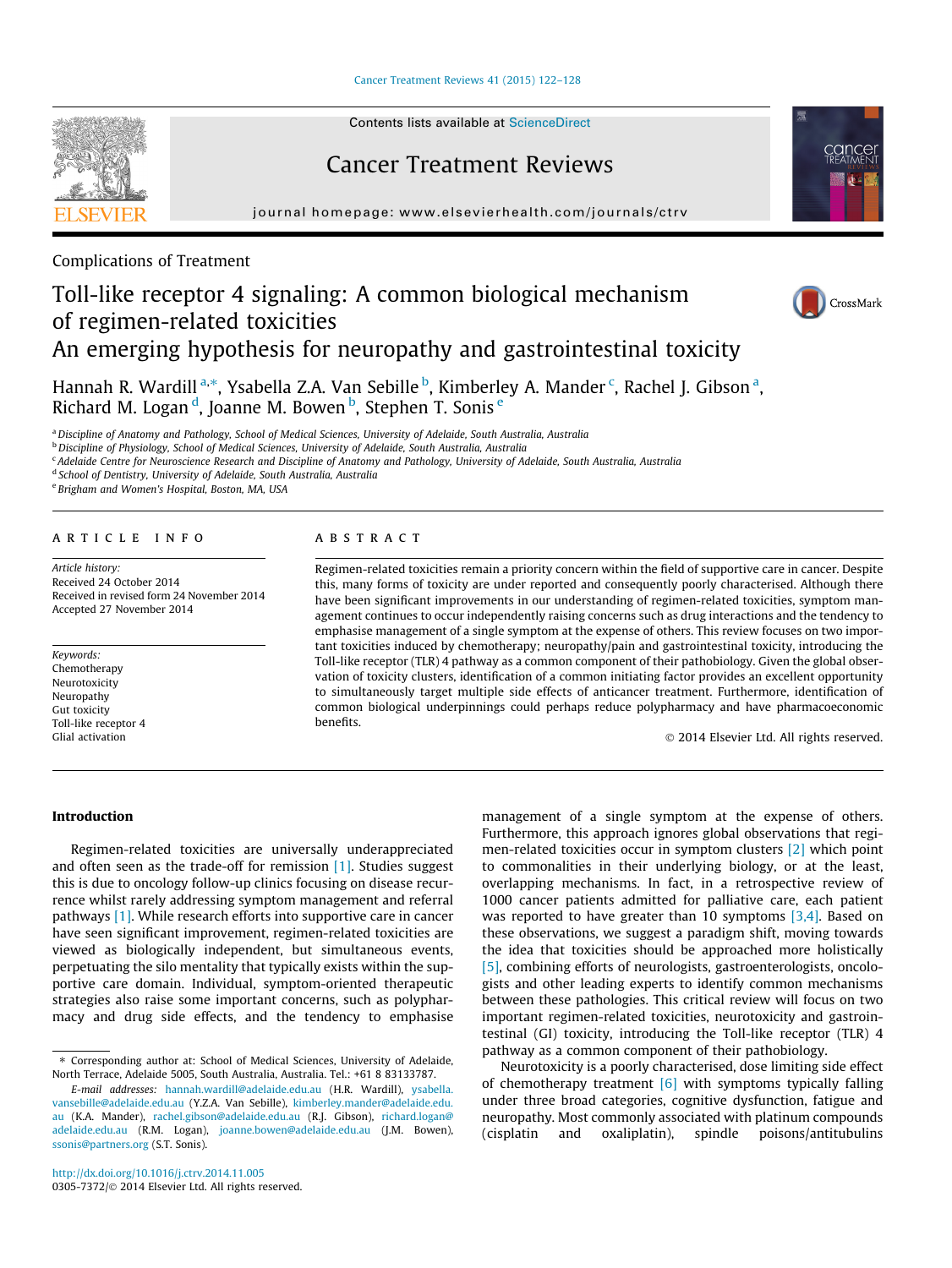(vincristine and paclitaxel) and the newer targeted agents such as the proteasome inhibitors (bortezomib, ixabepilone, thalidomide) [\[7,8\],](#page-5-0) heightened pain perception (hyperalgesia) and allodynia remain under reported and ill-defined side effects of chemotherapy. Given the profound personal impact of these neurological symptoms, chemotherapy-induced neurotoxicity is now considered a priority concern within the oncology arena, bringing together oncologists and neurologists to shed light on the mechanisms that underlie this pathology. Recent neuroimaging techniques suggest performance changes in neurological function occur in a subset of cancer patients, and that these changes may be associated with structural and functional alterations in the brain [\[9\].](#page-5-0) However, the molecular mechanism(s) involved in chemotherapy-induced neurotoxicity, specifically heightened pain perception (chemoneuropathy), remain unclear and poorly studied. Recent speculation has led to several candidate mechanisms for neurotoxicity including oxidative stress, inflammation and DNA damage [\[10,11\].](#page-5-0) It has also been proposed that some cytotoxic agents may damage neurons through binding to axonal microtubules to subsequently alter axonal transport [\[12\]](#page-5-0). This is however contradicted by a wealth of evidence showing no morphological changes in centrally-located neurons following various cytotoxic insults [\[13,14\]](#page-5-0). The lack of pathological changes observed in these neurons suggests that direct cytotoxicity is not sufficient to fully account for the range and severity of neurological symptoms experienced by patients, and more complex mechanisms are likely to be involved.

It has been suggested that systemic proinflammatory and immune factors released following chemotherapy [\[15,16\]](#page-5-0) cause localised glial activation to further exacerbate neuronal responses and potentiate pain [\[17\]](#page-5-0). Glia have long been overlooked for their role in pain signaling, viewed only as structural supports of neurons of the CNS. It was not until the early 1990's when the actions of glia in varying pain states were appreciated and it is now a welldocumented component of neuropathic pain [\[17,18\]](#page-5-0). The most recent advent in the area of glia-mediated nociception is the role of the Toll-like receptor (TLR) family, specifically TLR4. TLRs are a family of transmembrane protein receptors that recognise a diverse range of signals on exogenous and endogenous substances considered to be danger signals, and hence warrant activation of the innate immune system for the survival of the host [\[19\]](#page-5-0). TLR4 has been most extensively characterised as it recognises lipopolysaccharide (LPS) from gram-negative bacteria. TLR4 agonists activate similar downstream intracellular signaling pathways to those previously documented for interleukin (IL)-1, binding to its co-receptor, activating nuclear factor kappaB (NFKB) and resulting in a powerful proinflammatory cascade [\[20\]](#page-5-0).

In addition to severe neurotoxicity, chemotherapy is also recognised for causing severe gastrointestinal side effects. Gut toxicity is often a dose-limiting manifestation of chemotherapy treatment that affects a large proportion of patients, dependent on the dose of chemotherapy administered [\[21\]](#page-5-0). Clinically, chemotherapyinduced gut toxicity (CIGT) is associated with severe gastrointestinal symptoms such as diarrhoea, infection and rectal bleeding [\[1\].](#page-5-0) Characterised by severe ulceration, inflammation and pain, CIGT has recently been implicated with glial activation [\[22\]](#page-5-0), elevated proinflammatory cytokines (IL-1 $\beta$  IL-6, TNF) [\[15\]](#page-5-0) and, importantly, excessive TLR4 activation  $[23]$ . Like the CNS, the enteric nervous system is comprised of neurons and glia [\[24\]](#page-5-0). The traditional role of glia has also been challenged in the enteric nervous system with research suggesting that enteric glia are capable of regulating gastrointestinal homeostasis, and critically, transmission of sensory information from the gut to the CNS [\[25–27\].](#page-5-0) It is therefore tangible to suggest that peripheral toxicity, such as CIGT, may drive glial activation and thus exacerbate neuronal damage and pain perception.

# Indirect neuromodulation through glial activation

# The emerging role of glia in neuropathic pain

Glia is the collective term used to describe both astrocytes and microglia, the key supportive cells of the CNS. Traditionally, glia were viewed as structural supports for neurons, providing typically homeostatic roles including immune surveillance, clearance of debris, regulation of the ionic and chemical composition of the extracellular matrix and maintenance of blood brain barrier (BBB) integrity; glia are therefore considered pivotal to not only CNS homeostasis but also the survival of the host [\[18\]](#page-5-0). It was not until the early 1990's where these static, neurosupportive roles of glia were challenged and their roles under varying pain states acknowledged [\[28\].](#page-5-0) This paradigm shift in our understanding of glia followed early evidence showing an associative link between astrocyte activation and neuropathic pain [\[28\].](#page-5-0) The earliest evidence came from Garrison et al. (1991) where significantly elevated glial fibrillary acidic protein (GFAP) staining in the lumbar spinal cord was noted following sciatic nerve constriction. Garrison and colleagues furthered this work in 1994, showing activated glia in neuropathic animals  $[29]$ . Importantly, when an N-methyl-paspartate (NMDA) receptor inhibitor – MK-801 – was applied, both glial activation and neuropathic pain were improved. Several studies also report comparable changes in glial activity in various preclinical models of neuropathic pain [\[28,30,31\]](#page-5-0) and subsequently glia are considered a vital step in its pathobiology.

It is now well established that glia have two distinct states; a quiescent basal state and an activated state. Microglia have a classic quiescent phenotype under normal pain responses, responsible for surveying the extracellular space in search of potential danger, but producing no neuroexcitatory substances [\[32\]](#page-5-0). In contrast, astrocytes are active players in synaptic signaling even under basal conditions. They maintain house-keeping functions, providing energy sources and neurotransmitter precursors to neurons, cleaning debris and resorbing excess neurotransmitters. Upon activation, these glia shift from their basal state, to an activated state characterised by a reactive, proinflammatory response profile [\[17\]](#page-5-0). A variety of glial activation signals have been identified, some of which are very well characterised including neuronally released fractalkine and traditional neuronal nociceptive modulators and transmitters, such as reactive oxygen species (ROS), nitric oxide, prostaglandins, excitatory amino acids, substance P and proinflammatory cytokines [\[33\].](#page-5-0) Upon activation, glia release substances (ROS, nitric oxide, prostaglandins, proinflammatory cytokines) that increase neuronal excitability, leading to pain enhancement. These neuroexcitatory mediators directly enhance neuronal excitability [\[33,34\]](#page-5-0), increase pain associated neurotransmitter release from sensory afferents [\[35\],](#page-5-0) upregulate the number and conductance of calcium permeable a-amino-3-hydroxy-5-methyl-4-isoxazolepropionic acid (AMPA) and NMDA receptors [\[36\]](#page-5-0) and downregulate expression of glial glutamate transporters; all of which potentiate pain [\[37\].](#page-5-0)

Although this mechanism of pain potentiation is well described in the setting of peripheral nerve damage, limited data exists regarding its role in chemotherapy-induced pain. Of the limited data, both microgliosis and astrocytosis are reported following administration of vincristine, paclitaxel, bortezomib and oxaliplatin [\[38–42\].](#page-5-0) Robinson et al. (2014) characterised patterns of glial activation in response to chemotherapy and typical spinal nerve ligation [\[42\]](#page-5-0). Consistent with previous peripheral nerve injury models, microglia activation was evident following spinal nerve ligation, but not chemotherapy administration. In contrast, astrocytes were activated following both oxaliplatin and bortezomib treatment in a manner that paralleled chemotherapy-evoked behavioural changes. Despite this disparity, the behavioural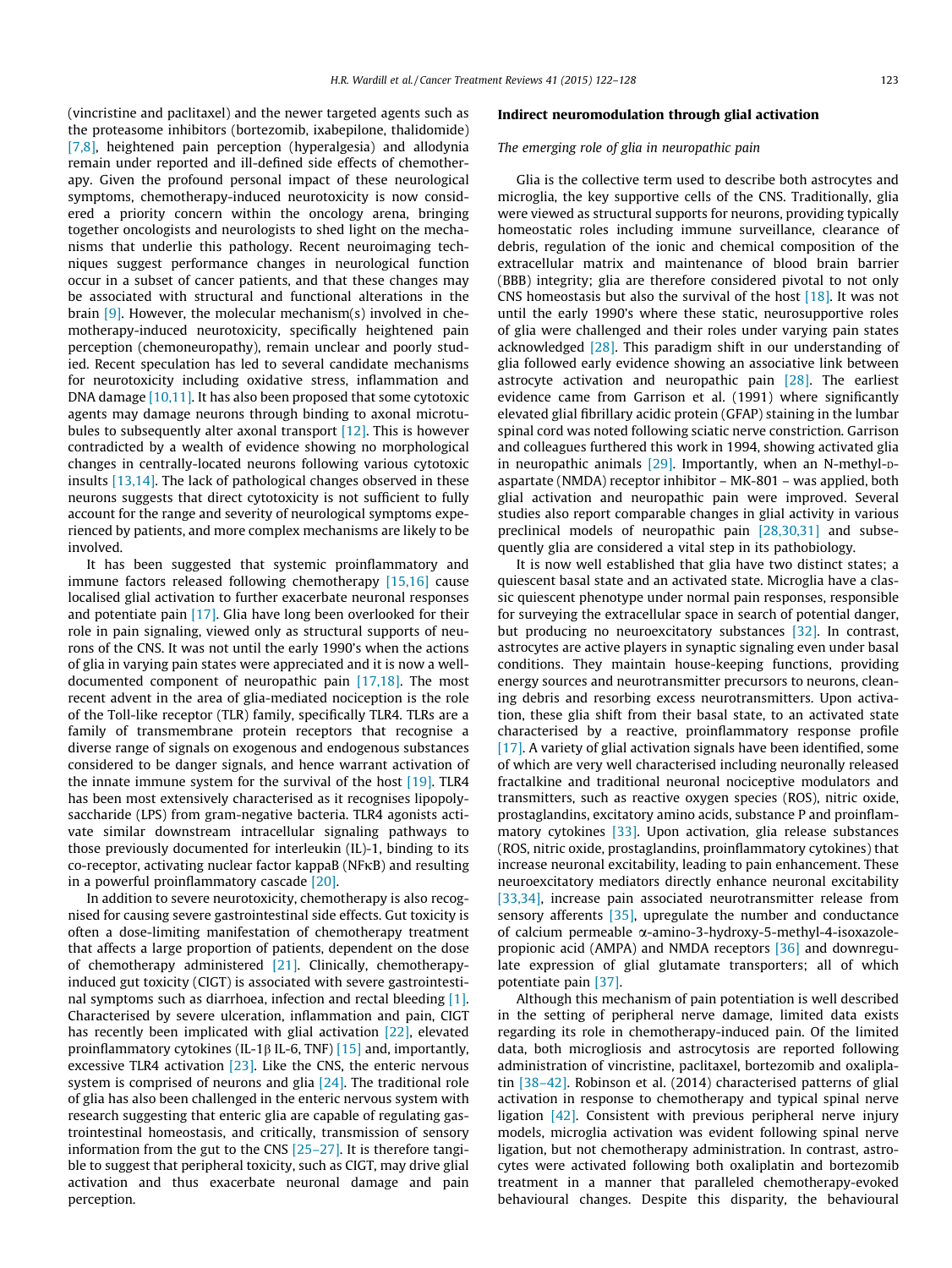phenotype and activation of astrocytes were prevented by coadministration of minocycline hydrochloride – a microglial inhibitor – in both models, suggesting a common mechanism between both neuropathies. Similarly, Ji et al. (2013) reported significant astrocytic hypertrophy and activation, demonstrated by increased glial GFAP expression in the dorsal horn of vincristine-treated rats with mechanical allodynia [\[38\].](#page-5-0) This was coupled by increased astrocytic expression of IL-1 $\beta$  and phosphorylation of the NMDA receptor in spinal dorsal horn neurons. Importantly, treatment with pentoxifylline, an anti-inflammatory agent and an IL-1R antagonist, attenuated phosphorylation of NMDA receptors and mechanical allodynia. Most recently, oxaliplatin treatment was also associated with microglia activation, however this was only transient [\[40\].](#page-5-0) Microglia displayed a highly ramified phenotype, similar to that of vehicle-treated animals. The number of GFAPexpressing cells in the dorsal horn superficial laminae was significantly increased in oxaliplatin treated animals at 1, 2 and 3 weeks following treatment, correlating with the pain-profile. Importantly, although application of minocycline attenuated pain and glial activation, the efficacy of fluorocitrate – an astrocyte inhibitor – was significantly greater. Together, these studies highlight that glial activation, specifically astrocyte activation, is an important component of chemoneuropathy and associated pain. Despite these promising findings, the initiating factor for glial activation following chemotherapy remains unclear. One potential candidate is the release of endogenous danger signals. Several neurological conditions such as peripheral nerve damage have been shown to elicit the release of these endogenous danger signals  $[43]$  which communicate cellular/tissue damage and/or stress independent of the release of classic neurotransmitters or neuromodulators [\[17\].](#page-5-0) On release of these danger signals, the innate immune pattern recognition receptor, TLR4, causes activation of TLR4-expressing cells including both microglia and astrocytes [\[17\]](#page-5-0). Given the extensive peripheral tissue damage observed following cytotoxic treatment, TLR4-mediated glial activation therefore presents as a novel pathway in the pathobiology of chemoneuropathy.

#### TLR4-mediated glial activation

TLRs are a family of approximately ten single transmembrane receptors that recognise a diverse range of moieties or 'patterns' on exogenous and endogenous substances considered to be danger signals, and hence warrant activation of the innate immune system [\[18\]](#page-5-0). Of the many TLR subtypes, TLR4 has been most extensively characterised with established roles in the host immune response. When activated, typically by lipopolysaccharide (LPS), TLR4 recruits adaptor molecules and kinases, initiating a downstream signaling cascade that culminates in the secretion of proinflammatory cytokines and chemokines [\[44–46\]](#page-5-0). This signaling cascade can be MyD88-dependent or -independent, with the MyD88-depedent pathway most commonly associated with translocation of NFKB and proinflammatory cytokine secretion. MyD88-dependent signaling typically requires the adaptor proteins TIRAP (TIR domain containing adaptor protein) and MyD88 to initiate the rapid production of proinflammatory cytokines, chemokines and their receptors TNF, IL-1a, IL-1b, IL-1ra, IL-6, IL-8, IL-10, IL-12p40, IL-23, macrophage inflammatory protein (MIP)-1 $\alpha$ , and MIP-1 $\beta$  [\[47\].](#page-5-0) These factors facilitate the inflammatory response by increasing vascular permeability, directing dendritic cells and initiating macrophage migration from the periphery  $[48]$ . In contrast, the independent signaling pathway is reliant on Toll-like receptor adaptor molecule (TICAM)-1, -2, the TIR-domain-containing adaptor inducing interferon-b (TRIF) or TRIF-related adaptor molecule (TRAM) resulting in the production of interferon- $\beta$  and chemokines.

In addition to the well-documented roles of TLR4 signaling in the host immune response, recent evidence has also linked this immune receptor to a number of neurodegenerative disorders such as Alzheimer's and Parkinson's disease [\[44\].](#page-5-0) TLR4 expression in the CNS was, until recently, limited to microglia, astrocytes and oligodendrocytes. Recent evidence has now shown that TLR4 is expressed on CNS structures exposed to the blood stream such as the choroid plexus, circumventricular organs and leptomeninges. This newly emerging distribution of TLR4 expression may therefore explain the innate immune response observed in the brain, which originates from areas devoid of a blood–brain barrier [\[49\].](#page-5-0) Furthermore, recent evidence has shown altered neuronal TLR4 expression in response to ischaemia/reperfusion [\[50\].](#page-5-0) This is further supported by knockout studies, where the extent of energy deprivation-induced cell death and associated neurological deficit were significantly reduced in TLR4 deficient mice compared to wild-type [\[51\].](#page-5-0)

# TLR4 in the central nervous system

There is accumulating evidence that TLR4 contributes to neuronal death, BBB damage and inflammatory responses in the brain [\[52,53\].](#page-6-0) Consequently, TLR4 has been implicated with several CNS pathologies, particularly those characterised by neuroinflammation and subsequent degeneration. It has been postulated that  $TLR4$ -mediated NF $\kappa$ B signaling plays a critical role in the development of neuroinflammation, leading to the secretion of proinflammatory cytokines, chemokines and enzymes such as cyclooxygenase (COX)-2 and matrix metalloproteinases (MMPs) [\[54,55\].](#page-6-0) Furthermore, it is suggested that these neuroinflammatory mediators are able to activate microglia leading to neuronal excitation or neuronal loss [\[56,57\]](#page-6-0). In fact, this phenomenon was recently demonstrated in the setting of Alzheimer's disease; a neurodegenerative disease characterised by microgliosis. Importantly, activated microglia have been identified surrounding senile plaque in the brains of Alzheimer's disease patients and have been shown to express increased levels of TLR4 [\[58\].](#page-6-0) Additionally, treatment of microglia with senile plaque material was shown to induce sharp peaks in the mRNA expression of many TLR subtypes, including TLR4, when compared with age-matched plaque-free tissue [\[59\].](#page-6-0) It is therefore suspected that TLR4-mediated glial activation results in the production of nitric oxide, oxygen derived free radicals, proteases, adhesion molecules and proinflammatory cytokines which, when produced in excess, have detrimental effects on neuronal homeostasis and contribute to the development of neurodegenerative conditions such as Alzheimer's disease [\[60\].](#page-6-0)

In addition to Alzheimer's disease, TLR4 signaling has gained momentum regarding the pathobiology of Parkinon's disease; a chronic, neurodegenerative condition characterised by loss of dopaminergic neurons in the substantia nigra pars compacta and the striatum of the basal ganglia  $[61]$ . Although the mechanisms responsible for Parkinson's disease remain unclear, emerging evidence suggests a neuroinflammatory component to the condition  $[62]$ . The presence of cytoplasmic alpha-synuclein (AS), or Lewy bodies, is the hallmark trait of Parkinson's disease and the subject of significant molecular research. Stefanova and colleagues (2007) were the first to show elevated levels of TLR4 in AS cytoplasmic inclusions [\[63\].](#page-6-0) These findings have since been extended with research now showing that TLR4 is essential for the AS-dependent activation of microglia, leading to the production of proinflammatory cytokines and ROS  $[64]$ . Importantly, this mechanism is unique to microglia, with astrocytic uptake of AS shown to be TLR4-independent. In contrast, the role for TLR4 in Parkinson's disease is confounded by evidence showing that genetic TLR4 deletion results in reduced phagocytic activity of microglia, leading to heightened AS accumulation and exacerbated neurodegeneration [\[65,66\].](#page-6-0) These results suggest that despite initiation of an inflammatory response, TLR4-mediated glial activation may be important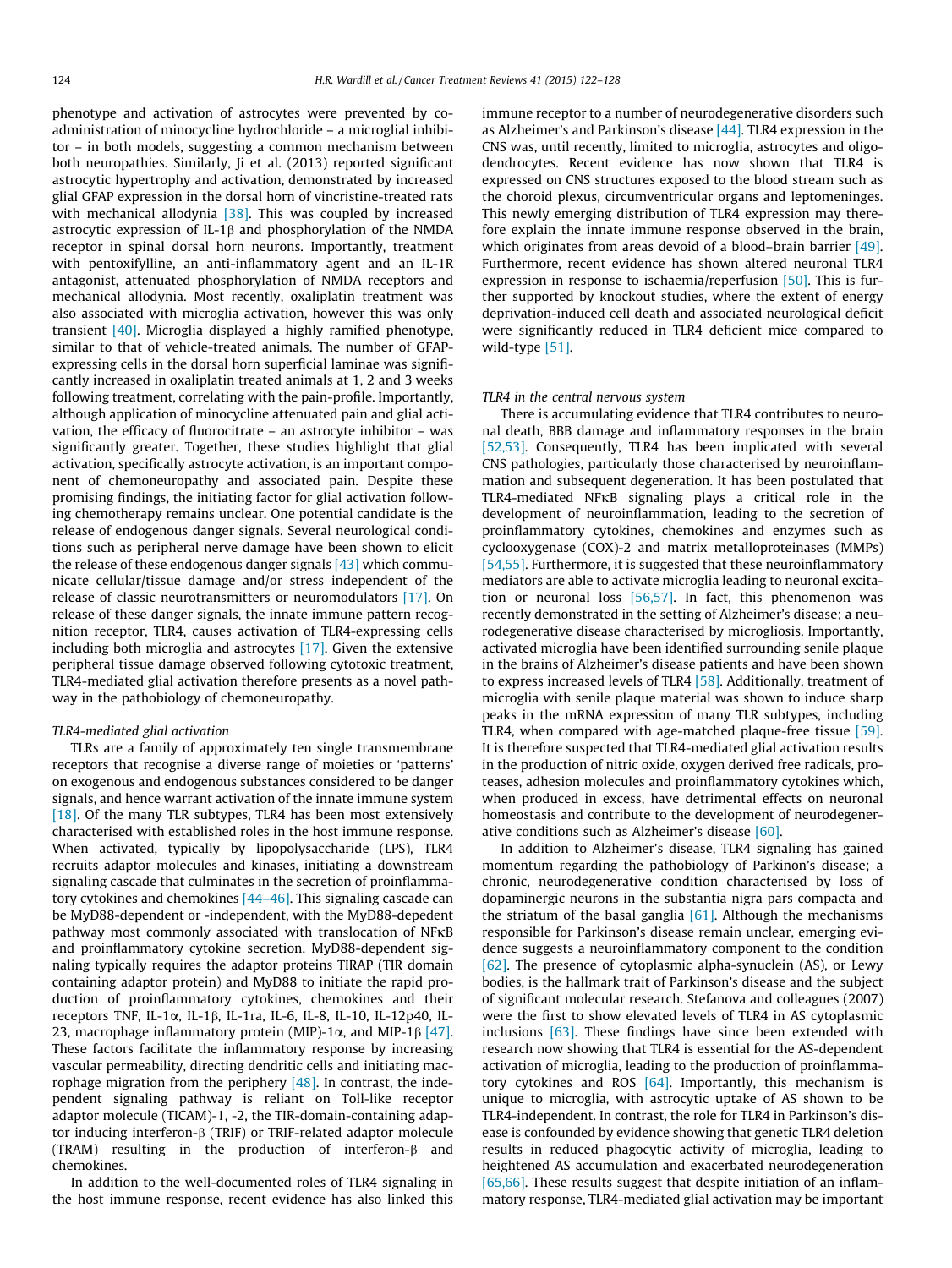in the clearance of AS, thus exerting a protective effect in Parkinson's disease.

### TLR4 and neuropathic pain

TLR4 has received significant attention for its roles in several neuroinflammatory disorders characterised by neurodegeneration. In addition to these emerging roles, TLR4 has also gained momentum for its role(s) in modulating neuropathic pain. Within the CNS, TLR4 is predominantly expressed by microglia, but expression may be upregulated on astrocytes under neuroinflammatory settings [\[67\].](#page-6-0) TLR4 appears to be directly relevant to the pathobiology of neuropathic pain, as it recognises and responds to endogenous danger signals, and thus has the ability to modulate pain signaling. TLR4 knockout and knockdown studies have demonstrated this emerging role for TLR4, with knockout/knockdowns suppressing the development and/or maintenance of nerve injury-induced allodynia [\[68–71\].](#page-6-0) Additionally, administration of a selective TLR4 antagonist has been shown to suppress well-established neuropathic pain induced by chronic constriction injury  $[18]$ . In the setting of chemoneuropathy, recent research has shown that paclitaxel treatment is associated with elevated TLR4 expression and glial activation in the dorsal root ganglion. Additionally, application of both TLR4 and MyD88 antagonists significantly reduced peripheral neuropathy and associated pain [\[39\]](#page-5-0). Taken together, these studies suggest that ongoing TLR4 activation and peripheral endogenous danger signaling is at the core of neuropathic pain, and may therefore contribute to the development of chemoneuropathy and its associated clinical features.

#### Peripheral tissue damage activates central TLR4

Although the development of neuropathic pain through TLR4 activation is most extensively characterised in the setting of peripheral nerve injury, the production of these endogenous danger signals and other TLR4 ligands is not unique to this form of tissue damage. In fact, it is well established that chemotherapy treatment causes significant gut toxicity, which is characterised by excessive production of endogenous danger signals (pathological- and danger-associated molecular patterns; PAMPs/DAMPS) [\[43\]](#page-5-0). In addition to this, recent research has shown enterocyteexpressed TLR4 is intimately involved in the initiation of gut toxicity following chemotherapy treatment, activating NFKB and mounting an immune response [\[72\].](#page-6-0) Given that TLR4 is activated by endogenous danger signals, centrally-located TLR4 and glia are well positioned to enhance pain resulting from inflammation in the periphery such as gut toxicity following chemotherapy. We therefore hypothesise that the molecular signals derived from gastrointestinal toxicity drive glial activation and subsequent neuropathy in a TLR4-dependent manner ( $Fig. 1$ ). This pathway appears to be initiated by damage that originates in the periphery, and thus the pathobiology of chemoneuropathy may point to the existence of a gut-CNS axis.

The existence of a gut-CNS axis is not a new phenomenon [\[73\].](#page-6-0) Based on paralleled comorbidities of gastrointestinal and neurological origin, there has been an appreciation gained for the existence of a gut-CNS axis and the roles it may play in governing neurological function [\[74,75\]](#page-6-0). While candidate mechanisms of the gut-CNS axis include neural, endocrinal and immune pathways, the gut microbiota has emerged as a predominant player, although the mechanisms underpinning the gut-CNS axis remains unclear [\[76\]](#page-6-0). Although a wealth of data exists supporting a role for the gut microbiota in modulating neurological function, there is evidence to suggest that immune cells produced within the gut may also exhibit neuromodulatory effects [\[77\]](#page-6-0). Disruption of the homeostatic state between the microbiota and the innate mucosal



Fig. 1. Peripheral inflammation modulates central pain signaling through TLR4. Here we proposed that inflammatory mediators, released from the gastrointestinal tract upon chemotherapy-induced damage, are able to cross the blood brain barrier and enter the CNS. These mediators are potent ligands for TLR4, located on glial cells through the CNS, causing extensive glial activation. Upon activation, glia release substances that increase neuronal excitability, leading to pain enhancement. These neuroexcitatory mediators directly enhance neuronal excitability, increase pain associated neurotransmitter release from sensory afferents, upregulate the number and conductance of calcium permeable AMPA and NMDA receptor and downregulate expression of glial glutamate transporters; all of which potentiate pain.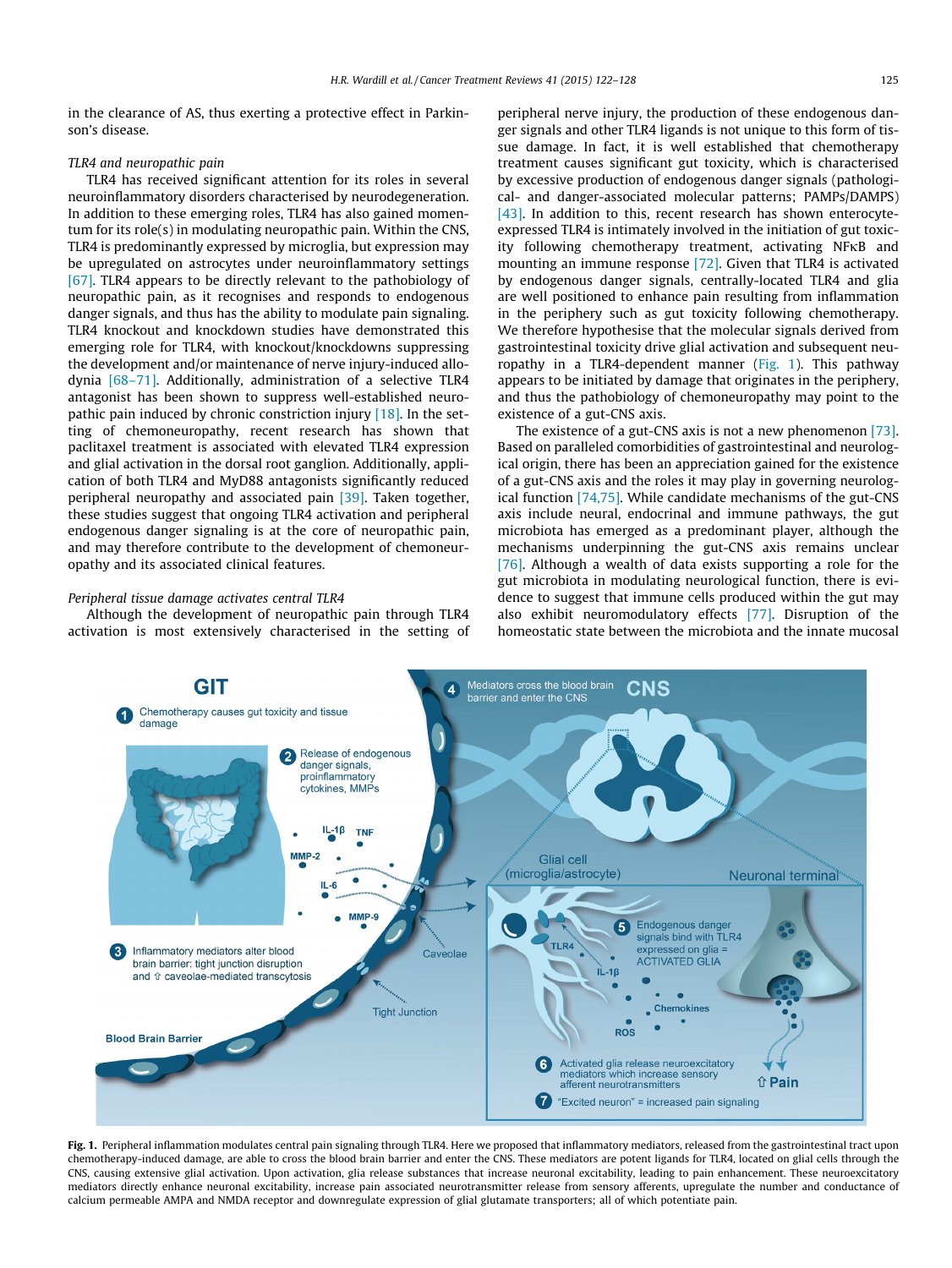

Fig. 2. Independent and common mechanisms of gastrointestinal and neurotoxicity.

immune system of the host has been shown to result in activation of TLRs and consequent alteration of cytokine profiles, leading to impaired neurological function. It is suggested that these immune cells disrupt the BBB and upon crossing, are subsequently reactivated within the CNS. This phenomenon was recently demonstrated in mice receiving peripheral surgery, displaying BBB disruption and elevated TNF signaling which facilitated macrophage migration into the hippocampus and subsequent neurological decline [\[78\].](#page-6-0) Additionally, administration of proinflammatory cytokines in rodents has been reported to induce depressive like symptoms, disrupted circadian rhythm and reduced appetite [\[79,80\].](#page-6-0) Although a gut-CNS axis has not been applied to the setting of chemotherapy-induced pain, these results support the hypothesis that CIGT is able to modulate CNS homeostasis, and may contribute to the development of chemoneuropathy. Furthermore, TLR4 may be uniquely positioned to modulate inflammatory responses in both the gut and CNS thus contributing to both toxicities and it therefore presents as an attractive therapeutic target.

### Clinical translation

There is strong evidence suggesting that peripheral toxicity drives glial activation through TLR4 signaling; this review has highlighted evidence using the examples of CIGT and pain. Where the complexity lies is the sequence of these toxicities. Identifying whether these toxicities occur in unison or sequentially will shed light on the role of TLR4 as a common underlying mechanism. It is likely that TLR4-mediated pain is agent specific, and may be a case where one size, on a theoretical basis, does not fit all. For example, the clinical observation of neuropathy is rare amongst patients being treated with agents typically associated with high rates of gut toxicity (irinotecan, 5-fluorouracil, methotrexate), indicating potential independent mechanisms (Fig. 2). However, the hypothesis of dual-toxicities of common biology is compelling with regards to the clinical use proteasome inhibitors (bortezomib, thalidomide, ixabepilone, ixazomib)  $[81-83]$  and taxanes (paclitaxel, docetaxel) [\[84–86\],](#page-6-0) which commonly induce toxicities of both gastrointestinal and neurological origin, raising the question of equivalent risk.

## Conclusions and future directions [\[87\]](#page-6-0)

Regimen-related toxicities remain a priority concern within the field of supportive care in cancer. Despite this, many forms of toxicity are under reported and consequently poorly characterised. This holds particularly true for chemotherapy-induced gastrointestinal toxicity and neurotoxicity, specifically the symptom of pain. This review has highlighted TLR4 signaling as a common underlying pathway of both toxicities. Given the global observation of toxicity clusters, identification of a common initiating factor would provide an excellent opportunity to simultaneously target multiple side effects of anticancer treatments. Despite strong epidemiological evidence highlighting toxicity clusters, it remains unclear why some patients are more susceptible to severe toxicity. Evidence has shown TLR4 gene mutations (Thr399lle) contribute to the severity of acute Graph versus Host Disease, influencing the risk in patients undergoing allogenic transplantation  $[88]$ . The TLR4 Asp299Gly polymorphism has also been identified as a risk factor for Crohn's disease potentially contributing to disease phenotype [\[87\].](#page-6-0) This emerging hypothesis for TLR4-mediated toxicities could therefore have the potential to drive biomarker development and risk evaluation techniques, presenting an attractive avenue for future research. Furthermore, identification of common biological underpinnings could perhaps reduce polypharmacy, lessen drug side effects, and have pharmacoeconomic benefits.

The ubiquitous involvement of the innate immune system in regimen-related toxicity makes TLR4 an overlooked candidate in the pathophysiology of other dose-limiting side effects of chemotherapy. For example, recent speculation suggests that proinflammatory cytokines are able to disrupt the hypothalamic– pituitary–adrenal (HPA) axis, to alter circadian rhythm and thus induce fatigue – an established side effect of chemotherapy [\[89\].](#page-6-0) In fact, decreased circulating levels of serum cortisol have been reported immediately following treatment with the platinum compounds cisplatin and carboplatin [\[89\],](#page-6-0) indicating impaired HPA axis function [\[90,91\]](#page-6-0). Given the role of TLR4 in neuroinflammation, it is conceivable that activation of enterocyte-expressed TLR4 initiates the induction of a 'cytokine storm' which is able to modulate the CNS and thus impact on the function of the HPA axis. Activation of TLR4 may therefore be the missing link in the initiation of this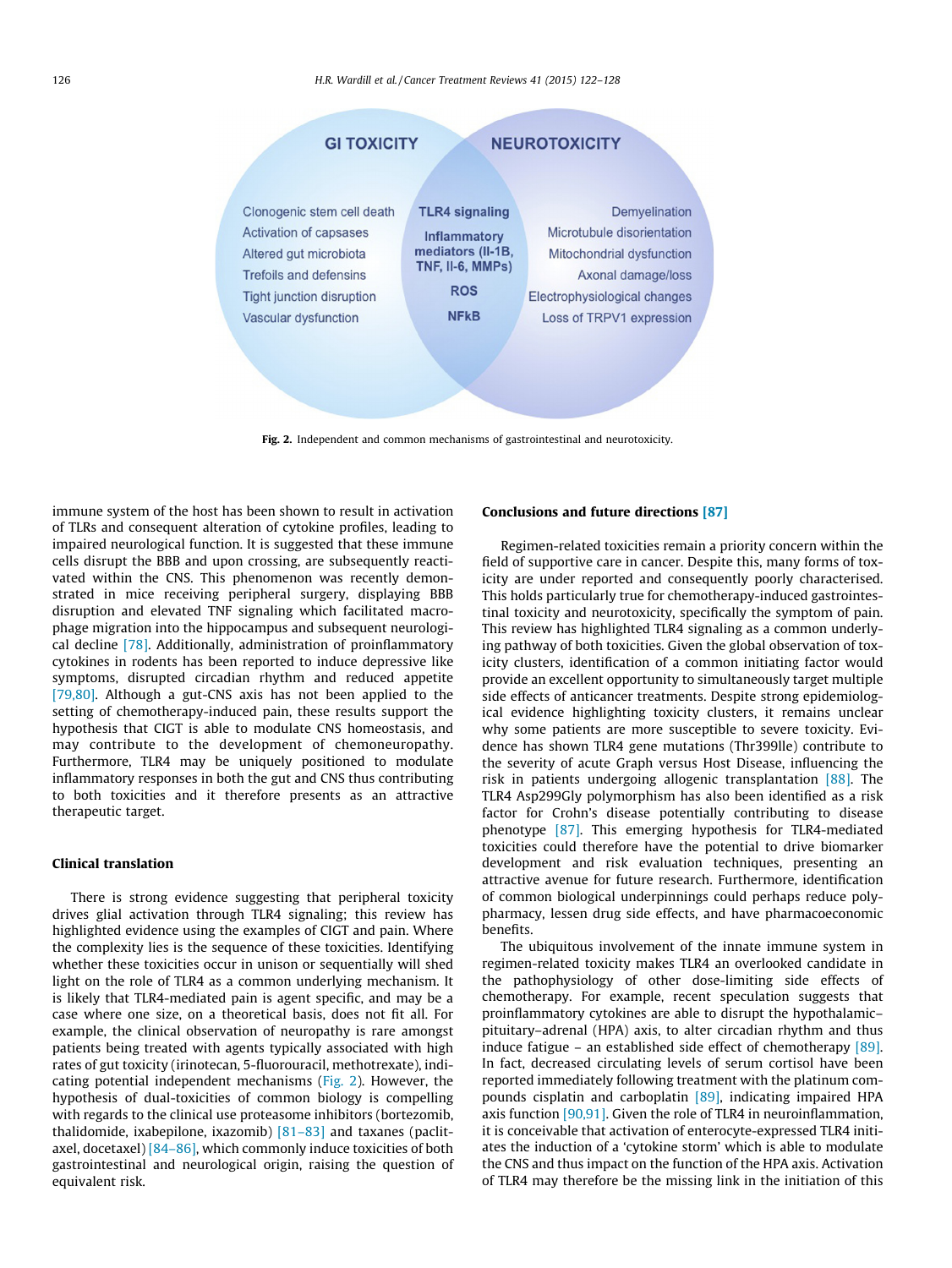<span id="page-5-0"></span>cascade where circulating proinflammatory cytokines can access the CNS and exert profound effects on behaviour and cognitive function. The induction of this 'cytokine storm' appears to be predominantly initiated by the activation of TLR4 in the gut – the largest immunological organ – and must therefore be adequately acknowledged if we are to adopt a holistic approach to toxicity.

## Conflict of interest statement

There are no conflicts of interest to declare on behalf of any authors.

## Acknowledgement

Thank you Mr. Tavik Morgenstern for kindly providing the illustration for this manuscript.

#### References

- [1] [Muls AC. Acta Oncologica Lecture. Gastrointestinal consequences of cancer](http://refhub.elsevier.com/S0305-7372(14)00191-1/h0005) [treatment and the wider context: a bad gut feeling. Acta Oncol](http://refhub.elsevier.com/S0305-7372(14)00191-1/h0005) [2014;53:297–306.](http://refhub.elsevier.com/S0305-7372(14)00191-1/h0005)
- [2] [Aprile G, Ramoni M, Keefe D, Sonis S. Links between regimen-related toxicities](http://refhub.elsevier.com/S0305-7372(14)00191-1/h0010) [in patients being treated for colorectal cancer. Curr Opin Support Palliat Care](http://refhub.elsevier.com/S0305-7372(14)00191-1/h0010) [2009;3:50–4](http://refhub.elsevier.com/S0305-7372(14)00191-1/h0010).
- [3] [Walsh D, Rybicki L. Symptom clustering in advanced cancer. Support Care](http://refhub.elsevier.com/S0305-7372(14)00191-1/h0015) [Cancer 2006;14:831–6.](http://refhub.elsevier.com/S0305-7372(14)00191-1/h0015)
- [4] [Homsi J, Walsh D, Nelson KA, LeGrand SB, Davis M, Khawam E, et al. The](http://refhub.elsevier.com/S0305-7372(14)00191-1/h0020) [impact of a palliative medicine consultation service in medical oncology.](http://refhub.elsevier.com/S0305-7372(14)00191-1/h0020) [Support Care Cancer 2002;10:337–42](http://refhub.elsevier.com/S0305-7372(14)00191-1/h0020).
- [5] [Cleeland CS, Bennett GJ, Dantzer R, Dougherty PM, Dunn AJ, Meyers CA, et al.](http://refhub.elsevier.com/S0305-7372(14)00191-1/h0025) [Are the symptoms of cancer and cancer treatment due to a shared biologic](http://refhub.elsevier.com/S0305-7372(14)00191-1/h0025) [mechanism? A cytokine-immunologic model of cancer symptoms. Cancer](http://refhub.elsevier.com/S0305-7372(14)00191-1/h0025) [2003;97:2919–25.](http://refhub.elsevier.com/S0305-7372(14)00191-1/h0025)
- [6] [Holmes D. Trying to unravel the mysteries of chemobrain. Lancet Neurol](http://refhub.elsevier.com/S0305-7372(14)00191-1/h0030) [2013;12:533–4](http://refhub.elsevier.com/S0305-7372(14)00191-1/h0030).
- [7] [Goel S, Goldberg GL, Kuo DY, Muggia F, Arezzo J, Mani S. Novel neurosensory](http://refhub.elsevier.com/S0305-7372(14)00191-1/h0035) [testing in cancer patients treated with the epothilone B analog, ixabepilone.](http://refhub.elsevier.com/S0305-7372(14)00191-1/h0035) [Ann Oncol 2008;19:2048–52](http://refhub.elsevier.com/S0305-7372(14)00191-1/h0035).
- [8] [Hoy SM. Subcutaneous bortezomib: in multiple myeloma. Drugs](http://refhub.elsevier.com/S0305-7372(14)00191-1/h0040) [2013;73:45–54](http://refhub.elsevier.com/S0305-7372(14)00191-1/h0040).
- [9] [Komaki R, Meyers CA, Shin DM, Garden AS, Byrne K, Nickens JA, et al.](http://refhub.elsevier.com/S0305-7372(14)00191-1/h0045) [Evaluation of cognitive function in patients with limited small cell lung cancer](http://refhub.elsevier.com/S0305-7372(14)00191-1/h0045) [prior to and shortly following prophylactic cranial irradiation. Int J Radiat](http://refhub.elsevier.com/S0305-7372(14)00191-1/h0045) [Oncol Biol Phys 1995;33:179–82.](http://refhub.elsevier.com/S0305-7372(14)00191-1/h0045)
- [10] [Ahles TA, Saykin AJ. Candidate mechanisms for chemotherapy-induced](http://refhub.elsevier.com/S0305-7372(14)00191-1/h0050) [cognitive changes. Nat Rev Cancer 2007;7:192–201.](http://refhub.elsevier.com/S0305-7372(14)00191-1/h0050)
- [11] [Wigmore P. The effect of systemic chemotherapy on neurogenesis, plasticity](http://refhub.elsevier.com/S0305-7372(14)00191-1/h0055) [and memory. Curr Top Behav Neurosci 2013;15:211–40.](http://refhub.elsevier.com/S0305-7372(14)00191-1/h0055)
- [12] [Tanner KD, Levine JD, Topp KS. Microtubule disorientation and axonal swelling](http://refhub.elsevier.com/S0305-7372(14)00191-1/h0060) [in unmyelinated sensory axons during vincristine-induced painful neuropathy](http://refhub.elsevier.com/S0305-7372(14)00191-1/h0060) [in rat. J Comp Neurol 1998;395:481–92](http://refhub.elsevier.com/S0305-7372(14)00191-1/h0060).
- [13] [Ginos JZ, Cooper AJ, Dhawan V, Lai JC, Strother SC, Alcock N, et al.](http://refhub.elsevier.com/S0305-7372(14)00191-1/h0065) [\[13N\]cisplatin PET to assess pharmacokinetics of intra-arterial versus](http://refhub.elsevier.com/S0305-7372(14)00191-1/h0065) [intravenous chemotherapy for malignant brain tumors. J Nucl Med](http://refhub.elsevier.com/S0305-7372(14)00191-1/h0065) [1987;28:1844–52](http://refhub.elsevier.com/S0305-7372(14)00191-1/h0065).
- [14] [Gangloff A, Hsueh WA, Kesner AL, Kiesewetter DO, Pio BS, Pegram MD, et al.](http://refhub.elsevier.com/S0305-7372(14)00191-1/h0070) [Estimation of paclitaxel biodistribution and uptake in human-derived](http://refhub.elsevier.com/S0305-7372(14)00191-1/h0070) [xenografts in vivo with \(18\)F-fluoropaclitaxel. J Nucl Med 2005;46:1866–71](http://refhub.elsevier.com/S0305-7372(14)00191-1/h0070).
- [15] [Logan RM, Stringer AM, Bowen JM, Gibson RJ, Sonis ST, Keefe DM. Serum levels](http://refhub.elsevier.com/S0305-7372(14)00191-1/h0075) [of NFkappaB and pro-inflammatory cytokines following administration of](http://refhub.elsevier.com/S0305-7372(14)00191-1/h0075) [mucotoxic drugs. Cancer Biol Ther 2008;7:1139–45](http://refhub.elsevier.com/S0305-7372(14)00191-1/h0075).
- [16] [Sonis ST. The pathobiology of mucositis. Nat Rev Cancer 2004;4:277–84.](http://refhub.elsevier.com/S0305-7372(14)00191-1/h0080)
- [17] [Watkins LR, Hutchinson MR, Rice KC, Maier SF. The ''toll'' of opioid-induced](http://refhub.elsevier.com/S0305-7372(14)00191-1/h0085) [glial activation: improving the clinical efficacy of opioids by targeting glia.](http://refhub.elsevier.com/S0305-7372(14)00191-1/h0085) [Trends Pharmacol Sci 2009;30:581–91.](http://refhub.elsevier.com/S0305-7372(14)00191-1/h0085)
- [18] [Hutchinson MR, Bland ST, Johnson KW, Rice KC, Maier SF, Watkins LR. Opioid](http://refhub.elsevier.com/S0305-7372(14)00191-1/h0090)[induced glial activation: mechanisms of activation and implications for opioid](http://refhub.elsevier.com/S0305-7372(14)00191-1/h0090) [analgesia, dependence, and reward. Sci World J 2007;7:98–111.](http://refhub.elsevier.com/S0305-7372(14)00191-1/h0090)
- [19] [Fukata M, Michelsen KS, Eri R, Thomas LS, Hu B, Lukasek K, et al. Toll-like](http://refhub.elsevier.com/S0305-7372(14)00191-1/h0095) [receptor-4 is required for intestinal response to epithelial injury and limiting](http://refhub.elsevier.com/S0305-7372(14)00191-1/h0095) [bacterial translocation in a murine model of acute colitis. Am J Physiol](http://refhub.elsevier.com/S0305-7372(14)00191-1/h0095) [Gastrointest Liver Physiol 2005;288:G1055–65.](http://refhub.elsevier.com/S0305-7372(14)00191-1/h0095)
- [20] [Gribar SC, Anand RJ, Sodhi CP, Hackam DJ. The role of epithelial Toll-like](http://refhub.elsevier.com/S0305-7372(14)00191-1/h0100) [receptor signaling in the pathogenesis of intestinal inflammation. J Leukoc Biol](http://refhub.elsevier.com/S0305-7372(14)00191-1/h0100) [2008;83:493–8.](http://refhub.elsevier.com/S0305-7372(14)00191-1/h0100)
- [21] [Keefe DM. Gastrointestinal mucositis: a new biological model. Support Care](http://refhub.elsevier.com/S0305-7372(14)00191-1/h0105) [Cancer 2004;12:6–9.](http://refhub.elsevier.com/S0305-7372(14)00191-1/h0105)
- [22] [Weng HR, Cordella JV, Dougherty PM. Changes in sensory processing in the](http://refhub.elsevier.com/S0305-7372(14)00191-1/h0110) [spinal dorsal horn accompany vincristine-induced hyperalgesia and allodynia.](http://refhub.elsevier.com/S0305-7372(14)00191-1/h0110) [Pain 2003;103:131–8](http://refhub.elsevier.com/S0305-7372(14)00191-1/h0110).
- [23] [Hamada K, Kakigawa N, Sekine S, Shitara Y, Horie T. Disruption of ZO-1/](http://refhub.elsevier.com/S0305-7372(14)00191-1/h0460) [claudin-4 interaction in relation to inflammatory responses in methotrexate-](http://refhub.elsevier.com/S0305-7372(14)00191-1/h0460)Chemother [2013;72\(4\):757–65](http://refhub.elsevier.com/S0305-7372(14)00191-1/h0460).
- [24] Ruhl A. Glial cells in the gut. Neurogastroenterol Motil 2005;17:777-90.
- [25] [Toumi F, Neunlist M, Cassagnau E, Parois S, Laboisse CL, Galmiche JP, et al.](http://refhub.elsevier.com/S0305-7372(14)00191-1/h0125) [Human submucosal neurones regulate intestinal epithelial cell proliferation:](http://refhub.elsevier.com/S0305-7372(14)00191-1/h0125) [evidence from a novel co-culture model. Neurogastroenterol Motil](http://refhub.elsevier.com/S0305-7372(14)00191-1/h0125) [2003;15:239–42](http://refhub.elsevier.com/S0305-7372(14)00191-1/h0125).
- [26] [Van Landeghem L, Chevalier J, Mahe MM, Wedel T, Urvil P, Derkinderen P, et al.](http://refhub.elsevier.com/S0305-7372(14)00191-1/h0130) [Enteric glia promote intestinal mucosal healing via activation of focal adhesion](http://refhub.elsevier.com/S0305-7372(14)00191-1/h0130) [kinase and release of proEGF. Am J Physiol Gastrointest Liver Physiol](http://refhub.elsevier.com/S0305-7372(14)00191-1/h0130) [2011;300:G976–87.](http://refhub.elsevier.com/S0305-7372(14)00191-1/h0130)
- [27] [Watson AJ, Hughes KR. TNF-alpha-induced intestinal epithelial cell](http://refhub.elsevier.com/S0305-7372(14)00191-1/h0135) [shedding: implications for intestinal barrier function. Ann N Y Acad Sci](http://refhub.elsevier.com/S0305-7372(14)00191-1/h0135) [2012;1258:1–8.](http://refhub.elsevier.com/S0305-7372(14)00191-1/h0135)
- [28] Garrison CJ, Dougherty PM, Kajander KC, Carlton SM, Staining of glial fibrillary [acidic protein \(GFAP\) in lumbar spinal cord increases following a sciatic nerve](http://refhub.elsevier.com/S0305-7372(14)00191-1/h0140) [constriction injury. Brain Res 1991;565:1–7](http://refhub.elsevier.com/S0305-7372(14)00191-1/h0140).
- [29] [Garrison CJ, Dougherty PM, Carlton SM. GFAP expression in lumbar spinal cord](http://refhub.elsevier.com/S0305-7372(14)00191-1/h0145) [of naive and neuropathic rats treated with MK-801. Exp Neurol](http://refhub.elsevier.com/S0305-7372(14)00191-1/h0145) [1994;129:237–43](http://refhub.elsevier.com/S0305-7372(14)00191-1/h0145).
- [30] [Jiang F, Liu T, Cheng M, Pang XY, Bai ZT, Zhou JJ, et al. Spinal astrocyte and](http://refhub.elsevier.com/S0305-7372(14)00191-1/h0150) [microglial activation contributes to rat pain-related behaviors induced by the](http://refhub.elsevier.com/S0305-7372(14)00191-1/h0150) [venom of scorpion Buthus martensi Karch. Eur J Pharmacol 2009;623:52–64](http://refhub.elsevier.com/S0305-7372(14)00191-1/h0150).
- [31] [Mika J, Osikowicz M, Rojewska E, Korostynski M, Wawrzczak-Bargiela A,](http://refhub.elsevier.com/S0305-7372(14)00191-1/h0155) [Przewlocki R, et al. Differential activation of spinal microglial and astroglial](http://refhub.elsevier.com/S0305-7372(14)00191-1/h0155) [cells in a mouse model of peripheral neuropathic pain. Eur J Pharmacol](http://refhub.elsevier.com/S0305-7372(14)00191-1/h0155) [2009;623:65–72](http://refhub.elsevier.com/S0305-7372(14)00191-1/h0155).
- [32] [Davalos D, Grutzendler J, Yang G, Kim JV, Zuo Y, Jung S, et al. ATP mediates](http://refhub.elsevier.com/S0305-7372(14)00191-1/h0160) [rapid microglial response to local brain injury in vivo. Nat Neurosci](http://refhub.elsevier.com/S0305-7372(14)00191-1/h0160)  $2005:8:752-8$
- [33] [Liu YL, Zhou LJ, Hu NW, Xu JT, Wu CY, Zhang T, et al. Tumor necrosis factor](http://refhub.elsevier.com/S0305-7372(14)00191-1/h0165)[alpha induces long-term potentiation of C-fiber evoked field potentials in](http://refhub.elsevier.com/S0305-7372(14)00191-1/h0165) [spinal dorsal horn in rats with nerve injury: the role of NF-kappa B, JNK and](http://refhub.elsevier.com/S0305-7372(14)00191-1/h0165) [p38 MAPK. Neuropharmacology 2007;52:708–15.](http://refhub.elsevier.com/S0305-7372(14)00191-1/h0165)
- [34] [Binshtok AM, Wang H, Zimmermann K, Amaya F, Vardeh D, Shi L, et al.](http://refhub.elsevier.com/S0305-7372(14)00191-1/h0170) [Nociceptors are interleukin-1beta sensors. J Neurosci 2008;28:14062–73.](http://refhub.elsevier.com/S0305-7372(14)00191-1/h0170)
- [35] Watkins LR, Hutchinson MR, Milligan ED, Maier SF. "Listening" and "talking' [to neurons: implications of immune activation for pain control and increasing](http://refhub.elsevier.com/S0305-7372(14)00191-1/h0175) [the efficacy of opioids. Brain Res Rev 2007;56:148–69.](http://refhub.elsevier.com/S0305-7372(14)00191-1/h0175)
- [36] [Zhang RX, Li A, Liu B, Wang L, Ren K, Zhang H, et al. IL-1ra alleviates](http://refhub.elsevier.com/S0305-7372(14)00191-1/h0180) [inflammatory hyperalgesia through preventing phosphorylation of NMDA](http://refhub.elsevier.com/S0305-7372(14)00191-1/h0180) [receptor NR-1 subunit in rats. Pain 2008;135:232–9.](http://refhub.elsevier.com/S0305-7372(14)00191-1/h0180)
- [37] [Kleibeuker W, Gabay E, Kavelaars A, Zijlstra J, Wolf G, Ziv N, et al. IL-1 beta](http://refhub.elsevier.com/S0305-7372(14)00191-1/h0185) [signaling is required for mechanical allodynia induced by nerve injury and for](http://refhub.elsevier.com/S0305-7372(14)00191-1/h0185) [the ensuing reduction in spinal cord neuronal GRK2. Brain Behav Immun](http://refhub.elsevier.com/S0305-7372(14)00191-1/h0185) [2008;22:200–8](http://refhub.elsevier.com/S0305-7372(14)00191-1/h0185).
- [38] [Ji XT, Qian NS, Zhang T, Li JM, Li XK, Wang P, et al. Spinal astrocytic activation](http://refhub.elsevier.com/S0305-7372(14)00191-1/h0190) [contributes to mechanical allodynia in a rat chemotherapy-induced](http://refhub.elsevier.com/S0305-7372(14)00191-1/h0190) [neuropathic pain model. PLoS One 2013;8:e60733](http://refhub.elsevier.com/S0305-7372(14)00191-1/h0190).
- [39] [Li Y, Zhang H, Kosturakis AK, Jawad AB, Dougherty PM. Toll-like receptor 4](http://refhub.elsevier.com/S0305-7372(14)00191-1/h0195) [signaling contributes to Paclitaxel-induced peripheral neuropathy. J Pain](http://refhub.elsevier.com/S0305-7372(14)00191-1/h0195) [2014;15:712–25](http://refhub.elsevier.com/S0305-7372(14)00191-1/h0195).
- [40] [Di Cesare Mannelli L, Pacini A, Micheli L, Tani A, Zanardelli M, Ghelardini C. Glial](http://refhub.elsevier.com/S0305-7372(14)00191-1/h0465) [role in oxaliplatin-induced neuropathic pain. Exp Neurol 2014;261:22–33](http://refhub.elsevier.com/S0305-7372(14)00191-1/h0465).
- [41] [Di Cesare Mannelli L, Zanardelli M, Failli P, Ghelardini C. Oxaliplatin-induced](http://refhub.elsevier.com/S0305-7372(14)00191-1/h0470) [oxidative stress in nervous system-derived cellular models: could it correlate](http://refhub.elsevier.com/S0305-7372(14)00191-1/h0470) [with in vivo neuropathy? Free Radic Biol Med 2013;61C:143–50.](http://refhub.elsevier.com/S0305-7372(14)00191-1/h0470)
- [42] [Robinson CR, Zhang H, Dougherty PM. Astrocytes, but not microglia, are](http://refhub.elsevier.com/S0305-7372(14)00191-1/h0210) [activated in oxaliplatin and bortezomib-induced peripheral neuropathy in the](http://refhub.elsevier.com/S0305-7372(14)00191-1/h0210) [rat. Neuroscience 2014;274:308–17](http://refhub.elsevier.com/S0305-7372(14)00191-1/h0210).
- [43] Bianchi ME. DAMPs, PAMPs and alarmins: all we need to know about danger. I [Leukoc Biol 2007;81:1–5.](http://refhub.elsevier.com/S0305-7372(14)00191-1/h0215)
- [44] [Trotta T, Porro C, Calvello R, Panaro MA. Biological role of Toll-like receptor-4](http://refhub.elsevier.com/S0305-7372(14)00191-1/h0220) [in the brain. J Neuroimmunol 2014;268:1–12.](http://refhub.elsevier.com/S0305-7372(14)00191-1/h0220)
- [45] [Takeda K, Akira S. Toll-like receptors in innate immunity. Int Immunol](http://refhub.elsevier.com/S0305-7372(14)00191-1/h0225) [2005;17:1–14.](http://refhub.elsevier.com/S0305-7372(14)00191-1/h0225)
- [46] [Takeuchi O, Akira S. MyD88 as a bottle neck in Toll/IL-1 signaling. Curr Top](http://refhub.elsevier.com/S0305-7372(14)00191-1/h0230) [Microbiol Immunol 2002;270:155–67](http://refhub.elsevier.com/S0305-7372(14)00191-1/h0230).
- [47] [Lee MS, Kim YJ. Signaling pathways downstream of pattern-recognition](http://refhub.elsevier.com/S0305-7372(14)00191-1/h0235) [receptors and their cross talk. Annu Rev Biochem 2007;76:447–80.](http://refhub.elsevier.com/S0305-7372(14)00191-1/h0235)
- [48] [O'Neill LA, Bowie AG. The family of five: TIR-domain-containing adaptors in](http://refhub.elsevier.com/S0305-7372(14)00191-1/h0240) [Toll-like receptor signalling. Nat Rev Immunol 2007;7:353–64.](http://refhub.elsevier.com/S0305-7372(14)00191-1/h0240)
- [49] [Laflamme N, Rivest S. Toll-like receptor 4: the missing link of the cerebral](http://refhub.elsevier.com/S0305-7372(14)00191-1/h0245) [innate immune response triggered by circulating gram-negative bacterial cell](http://refhub.elsevier.com/S0305-7372(14)00191-1/h0245) [wall components. FASEB J 2001;15:155–63](http://refhub.elsevier.com/S0305-7372(14)00191-1/h0245).
- [50] [Tang AH, Brunn GJ, Cascalho M, Platt JL. Pivotal advance: endogenous pathway](http://refhub.elsevier.com/S0305-7372(14)00191-1/h0250) [to SIRS, sepsis, and related conditions. J Leukoc Biol 2007;82:282–5](http://refhub.elsevier.com/S0305-7372(14)00191-1/h0250).
- [51] [Tang SC, Arumugam TV, Xu X, Cheng A, Mughal MR, Jo DG, et al. Pivotal role for](http://refhub.elsevier.com/S0305-7372(14)00191-1/h0255) [neuronal Toll-like receptors in ischemic brain injury and functional deficits.](http://refhub.elsevier.com/S0305-7372(14)00191-1/h0255) [Proc Natl Acad Sci USA 2007;104:13798–803.](http://refhub.elsevier.com/S0305-7372(14)00191-1/h0255)